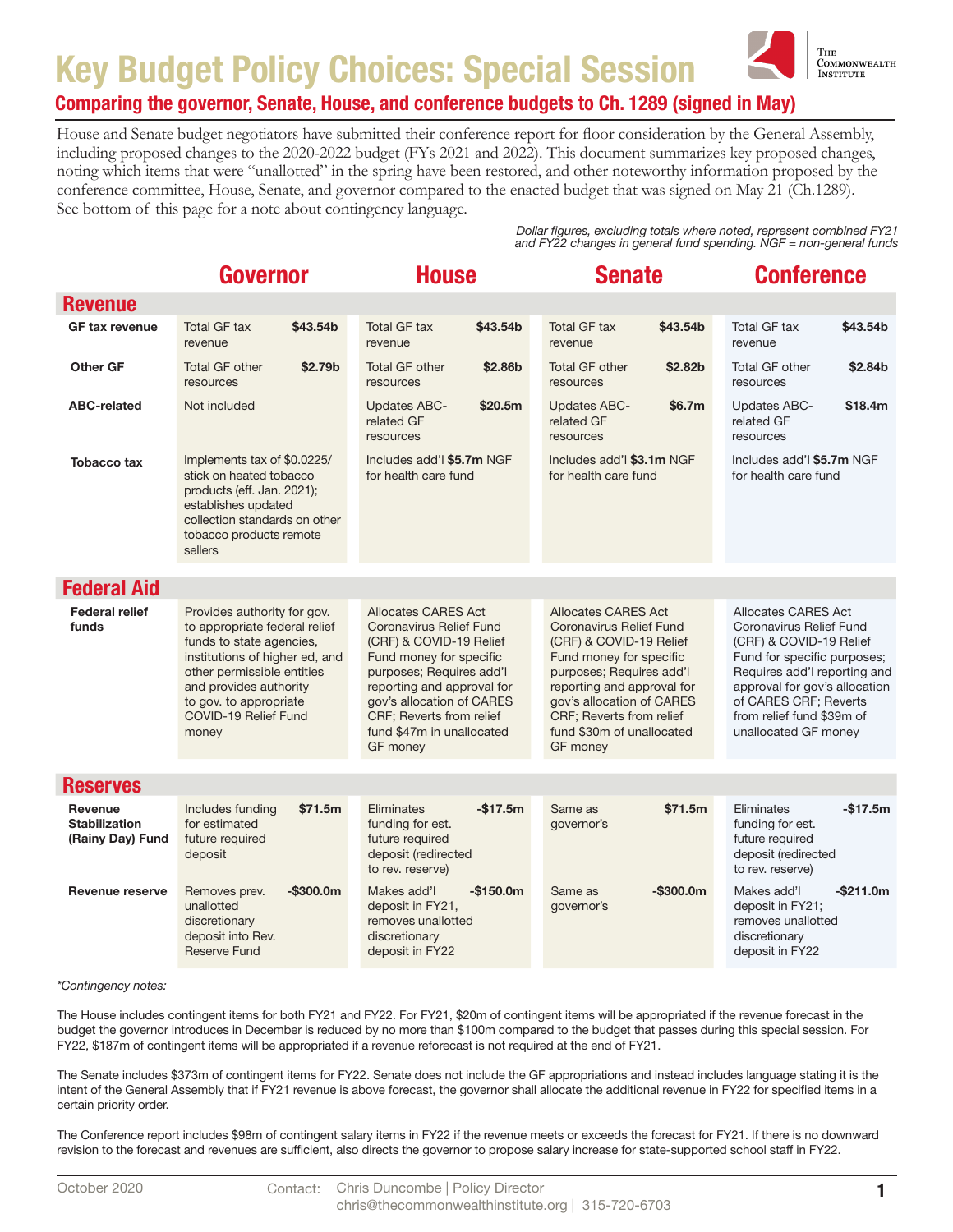

|                                                                              | <b>Governor</b>                                                                                                                                                             | <b>House</b>                                                                                                                                                                                                                                      | <b>Senate</b>                                                                                                                                                                                                          | <b>Conference</b>                                                                                                                                                                                                                                      |
|------------------------------------------------------------------------------|-----------------------------------------------------------------------------------------------------------------------------------------------------------------------------|---------------------------------------------------------------------------------------------------------------------------------------------------------------------------------------------------------------------------------------------------|------------------------------------------------------------------------------------------------------------------------------------------------------------------------------------------------------------------------|--------------------------------------------------------------------------------------------------------------------------------------------------------------------------------------------------------------------------------------------------------|
| <b>Health Care</b>                                                           |                                                                                                                                                                             |                                                                                                                                                                                                                                                   |                                                                                                                                                                                                                        |                                                                                                                                                                                                                                                        |
| <b>Managed care</b>                                                          | Not included                                                                                                                                                                | Not included                                                                                                                                                                                                                                      | Captures<br>$-$142.5m$<br>savings from<br>Medicaid/FAMIS/<br>CHIP managed<br>care rate changes                                                                                                                         | -\$139.0m<br>Captures<br>savings from<br>Medicaid/FAMIS/<br>CHIP managed<br>care rate changes                                                                                                                                                          |
| <b>Federal Aid &amp; COVID-19 Response</b>                                   |                                                                                                                                                                             |                                                                                                                                                                                                                                                   |                                                                                                                                                                                                                        |                                                                                                                                                                                                                                                        |
| PPE, testing,<br>and contact<br>tracing                                      | Allocates \$328m to VDH and<br><b>VDEM</b> for statewide PPE,<br>testing, and contact tracing                                                                               | Allocates \$344m to VDH and<br><b>VDEM</b> for statewide PPE,<br>testing and contact tracing                                                                                                                                                      | Allocates \$328m to VDH and<br>VDEM for statewide PPE,<br>testing and contact tracing                                                                                                                                  | Allocates \$328m to VDH and<br>VDEM for statewide PPE,<br>testing and contact tracing                                                                                                                                                                  |
| Other select<br>allocation of<br><b>CARES Act</b><br><b>CRF</b>              | Provides funding for long-<br>term care facilities (\$56m<br>using flexible authority)                                                                                      | Provides add'l \$25m<br>for retainer payments to<br>DD waiver day support<br>providers; Allocates \$56m<br>for hazard pay for certain<br>Medicaid home care<br>providers; Provides add'l<br>\$60m in hospital payments<br>to cover COVID-19 costs | Provides add'l \$40m for<br>DD waiver providers to<br>offset COVID-19 costs;<br>Provides add'l \$2.8m to<br>state psychiatric hospitals;<br>Allocates \$34m for up to 3<br>mo. hazard pay for personal<br>care workers | Provides additional \$25m<br>for retainer payments to<br>DD waiver day support<br>providers; Provides add'l<br>\$60m in hospital payments<br>to cover COVID-19 costs;<br>Allocates \$72m for hazard<br>pay (\$1500) for certain home<br>care providers |
| <b>Enhanced</b><br><b>Medicaid</b><br>match                                  | $-$ \$336.8m<br>Captures<br>expected state<br>GF savings due to<br>6.2 percentage pt.<br>increase in fed. match<br>through Dec 2020                                         | $-$ \$336.8m<br>Same as<br>governor's                                                                                                                                                                                                             | $-$ \$336.8m<br>Same as<br>governor's                                                                                                                                                                                  | Captures<br>$-$ \$336.8m<br>expected state<br>GF savings due<br>to 6.2 percentage<br>pt. increase in fed.<br>match through Dec<br>2020 (add'l savings<br>expected)                                                                                     |
| <b>Continuation of</b><br>coverage                                           | <b>Funds continued</b><br>\$89.1m<br>Medicaid coverage<br>through Oct 2020 as<br>req. to be eligible for<br>enhanced fed. match                                             | \$89.1m<br>Same as<br>governor's                                                                                                                                                                                                                  | \$89.1m<br>Same as<br>governor's                                                                                                                                                                                       | <b>Funds continued</b><br>\$89.1m<br>Medicaid coverage<br>through Oct 2020<br>as req. to be eligible<br>for enhanced fed.<br>match (add'l costs<br>expected)                                                                                           |
| <b>Nursing facility</b><br>relief                                            | Not included                                                                                                                                                                | \$11.2m<br>Increases<br>nursing home &<br>specialized care daily<br>rates \$20/patient<br>through Mar 2021                                                                                                                                        | \$11.2m<br>Increases<br>nursing home &<br>specialized care daily<br>rates \$20/patient<br>through Jun 2021                                                                                                             | \$11.2m<br><b>Increases</b><br>nursing home &<br>specialized care daily<br>rates \$20/patient<br>through Jun 2021                                                                                                                                      |
|                                                                              | <b>Health Care Items Unallotted in Ch. 1289</b>                                                                                                                             |                                                                                                                                                                                                                                                   |                                                                                                                                                                                                                        |                                                                                                                                                                                                                                                        |
| <b>Medicaid</b><br>dental benefit                                            | Removes funds<br>$-$ \$34.0m<br>prev. unallotted<br>to add Medicaid<br>adult dental<br>benefits                                                                             | Same as<br>-\$34.0m<br>governor's                                                                                                                                                                                                                 | Partially restores<br>$-$16.6m$<br>unallotted funds<br>to add Medicaid<br>adult dental<br>benefits in FY22                                                                                                             | Partially restores<br>$-$16.6m$<br>unallotted funds<br>to add Medicaid<br>adult dental<br>benefits in FY22                                                                                                                                             |
| <b>Medicaid</b><br>eligibility<br>for lawful<br>permanent<br>residents (LPR) | Removes funds<br>$-$4.5m$<br>prev. unallotted<br>to eliminate<br>Medicaid eligibility<br>barrier for LPRs<br>("40-quarter rule")                                            | Partially restores<br>$-$0.6m$<br>unallotted costs to<br>eliminate Medicaid<br>eligibility barrier for<br>LPRs ("40-qtr rule")<br>for half FY21 and full<br>FY22 (contingent*)                                                                    | Partially restores<br>$-$1.2m$<br>unallotted costs to<br>eliminate Medicaid<br>eligibility barrier<br>for LPRs ("40-gtr<br>rule") for FY22                                                                             | Partially restores<br>-\$1.2m<br>unallotted costs to<br>eliminate Medicaid<br>eligibility barrier for<br>LPRs ("40-qtr rule")<br>(upon fed. approval, no<br>earlier than Apr 2021)                                                                     |
| Postpartum<br>health<br>coverage                                             | Removes funds<br>$-$3.2m$<br>prev. unallotted to<br>extend postpartum<br>coverage from 60<br>days to 12 mo. for<br>people btw. 138%<br>& 205% FPL from<br>60 days to 12 mo. | Partially restores<br>$-$0.6m$<br>unallotted funds to<br>extend postpartum<br>coverage from 60<br>days to 12 mo. for ppl<br>btw. 138% & 205%<br>FPL for half FY21 &<br>full FY22 (contingent*)                                                    | Partially restores<br>$-$0.6m$<br>unallotted funds to<br>extend postpartum<br>coverage from 60<br>days to 12 mo. for<br>ppl btw. 138% &<br>205% FPL for half<br>FY21 & full FY22                                       | Partially restores<br>$-$0.8m$<br>unallotted funds to<br>extend postpartum<br>coverage from 60 days<br>to 12 mo. for ppl btw.<br>138% & 205% FPL<br>(upon fed. approval, no<br>earlier than Apr 2021)                                                  |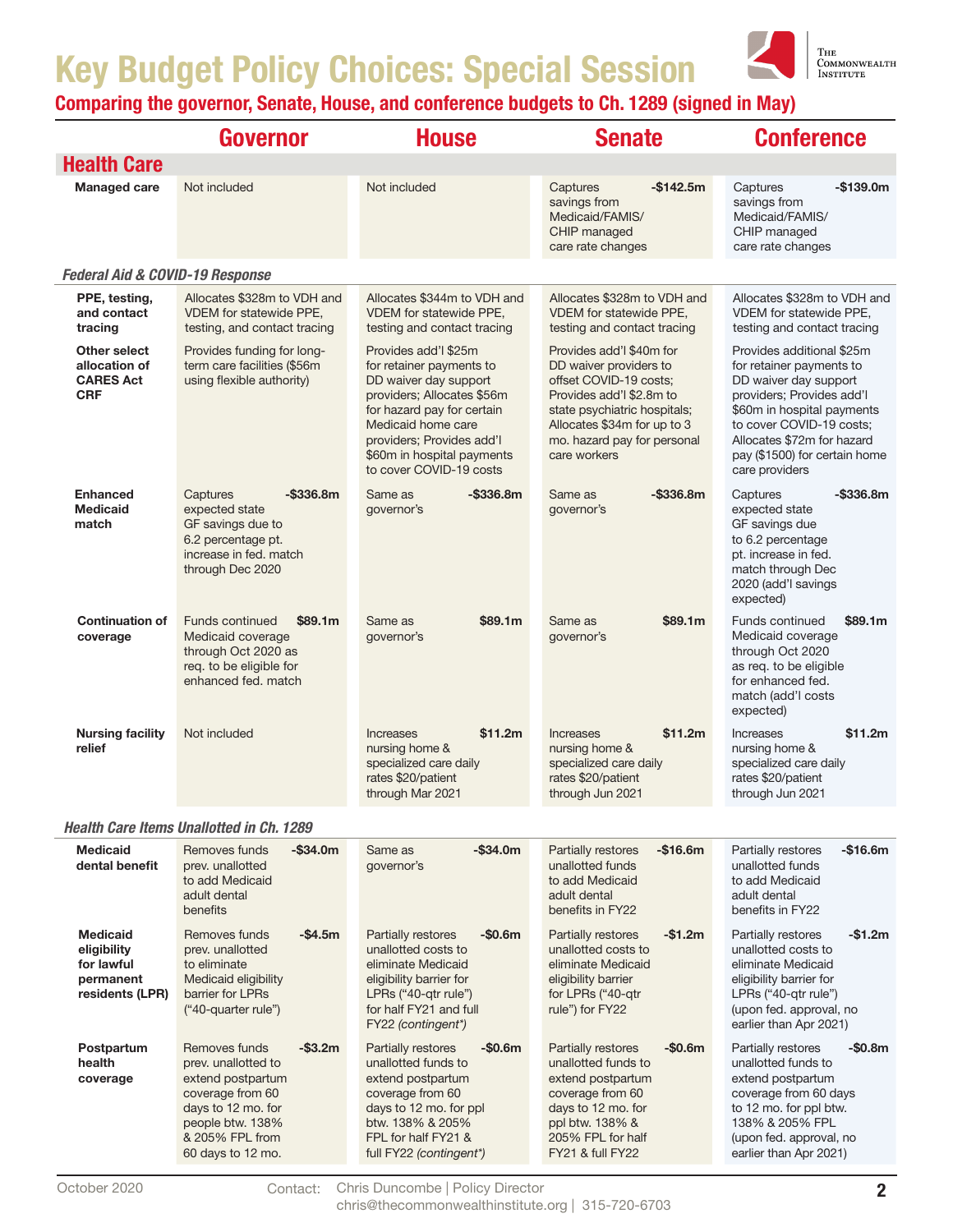

|                                                      | Governor                                                                                                                                 | <b>House</b>                                                                                                  | <b>Senate</b>                                                                                                                                                                                                             | <b>Conference</b>                                                                                                                                   |
|------------------------------------------------------|------------------------------------------------------------------------------------------------------------------------------------------|---------------------------------------------------------------------------------------------------------------|---------------------------------------------------------------------------------------------------------------------------------------------------------------------------------------------------------------------------|-----------------------------------------------------------------------------------------------------------------------------------------------------|
| <b>Health Care (continued)</b>                       |                                                                                                                                          |                                                                                                               |                                                                                                                                                                                                                           |                                                                                                                                                     |
|                                                      | <b>Health Care Items Unallotted in Ch. 1289</b>                                                                                          |                                                                                                               |                                                                                                                                                                                                                           |                                                                                                                                                     |
| <b>Home visiting</b><br>services                     | Removes funds<br>$-$11.8m$<br>prev. unallotted for<br>voluntary program<br>for pregnant<br>& postpartum<br>women enrolled in<br>Medicaid | Same as<br>$-$11.8m$<br>governor's                                                                            | Removes funds<br>$-$11.8m$<br>prev. unallotted;<br>Lang. for voluntary<br>prog. for pregnant &<br>postpartum women<br>enrolled in Medicaid<br>(\$11.8m contingent on<br>rev. above forecast*)                             | Same as<br>-\$11.8m<br>governor's                                                                                                                   |
| Developmental<br><b>Disability</b><br>provider rates | $-$ \$50.8m<br>Removes funds<br>prev. unallotted<br>for increase in<br>Developmental<br>Disability waiver<br>and provider<br>rates       | Partially restores<br>$-$18.1m$<br>unallotted<br>increase in<br>provider and<br>waiver rates<br>(contingent*) | Partially restores<br>$-$ \$37.9m<br>unallotted funds<br>to increase FY22<br>provider & waiver<br>rates; Lang. to restore<br>full provider and<br>waiver funding (add'l<br>\$12.9m contingent on<br>rev. above forecast*) | Partially restores<br>-\$14.3m<br>unallotted<br>increase in<br>provider and<br>waiver rates                                                         |
| <b>Skilled and</b><br>private duty<br>nursing svcs   | $-$12.5m$<br>Removes funds<br>prev. unallotted<br>for increased<br>rates for skilled<br>& private duty<br>nursing services               | Partially restores<br>-\$6.2m<br>unallotted funds<br>for increased<br>rates for FY22<br>(contingent*)         | $-$ \$9.9m<br>Partially restores<br>unallotted funds<br>for increased rates<br>for skilled & private<br>duty nursing services<br>for FY22 (add'l \$3.7m<br>contingent on rev.<br>above forecast)                          | Partially restores<br>-\$6.2m<br>unallotted funds to<br>increase rates for<br>skilled & private duty<br>nursing services for<br><b>FY22</b>         |
| <b>Personal care</b><br>attendants,<br>overtime (OT) | $-$19.2m$<br>Removes funds<br>prev. unallotted<br>to allow OT for<br>personal care<br>attendants                                         | Same as<br>$-$19.2m$<br>governor's                                                                            | $-$9.6m$<br>Partially restores<br>unallotted funds<br>for 8 hrs OT for<br>half FY21 & full<br>FY22; Lang. for<br>add'l 8 hrs OT in<br>FY22 (add'l \$3.2m)<br>contingent on rev.<br>above forecast*)                       | Partially restores<br>-\$6.4m<br>unallotted funds<br>for 8 hours OT<br>for personal care<br>attendants for half<br>FY21 and 16 hours<br>OT for FY22 |
| <b>Behavioral</b><br><b>Health</b>                   | $-$20.0m$<br>Removes funds<br>prev. unallotted for<br>statewide discharge<br>assistance plans                                            | $-$20.0m$<br>Same as<br>governor's                                                                            | Partially restores<br>$-$ \$2.5m<br>unallotted funds for<br>statewide discharge<br>assistance plans                                                                                                                       | $-$2.5m$<br>Partially restores<br>unallotted funds for<br>statewide discharge<br>assistance plans                                                   |
|                                                      | Removes funds<br>$-$4.8m$<br>prev. unallotted<br>for an increased<br>mental health<br>provider rates                                     | -\$4.8m<br>Same as<br>governor's                                                                              | $-$4.8m$<br>Removes<br>unallotted funds;<br>Lang. for increased<br>mental health provider<br>rates in FY22 (\$2.5m<br>contingent on rev.<br>above forecast*)                                                              | -\$2.4m<br>Partially restores<br>unallotted funds for<br>increased mental<br>health provider rates<br>in FY22                                       |
|                                                      | $-$15.2m$<br>Removes funds<br>prev. unallotted for<br>increased rates for<br>psychiatric residential<br>treatment facilities             | -\$15.2m<br>Same as<br>governor's                                                                             | Removes<br>$-$15.2m$<br>unallotted funds;<br>Lang. for increased<br>psychiatric residential<br>facilities rates in FY22<br>(\$7.5m contingent on<br>rev. above forecast*)                                                 | -\$7.6m<br>Partially restores<br>unallotted funds<br>for increased rates<br>for psychiatric<br>residential treatment<br>facilities in FY22          |
| <b>STEP-VA</b>                                       | -\$49.9m<br>Removes<br>funds prev.<br>unallotted for<br>outpatient and<br>other behavioral<br>health services                            | -\$49.9m<br>Same as<br>governor's                                                                             | $-$ \$38.3m<br><b>Partially restores</b><br>unallotted funds<br>for crisis services in<br>FY22; Lang. for add'l<br>STEP-VA services<br>(add'l \$18.6m)<br>contingent on rev.<br>above forecast*)                          | $-$19.7m$<br>Partially restores<br>unallotted funds<br>for STEP-VA<br>including crisis<br>services in FY22                                          |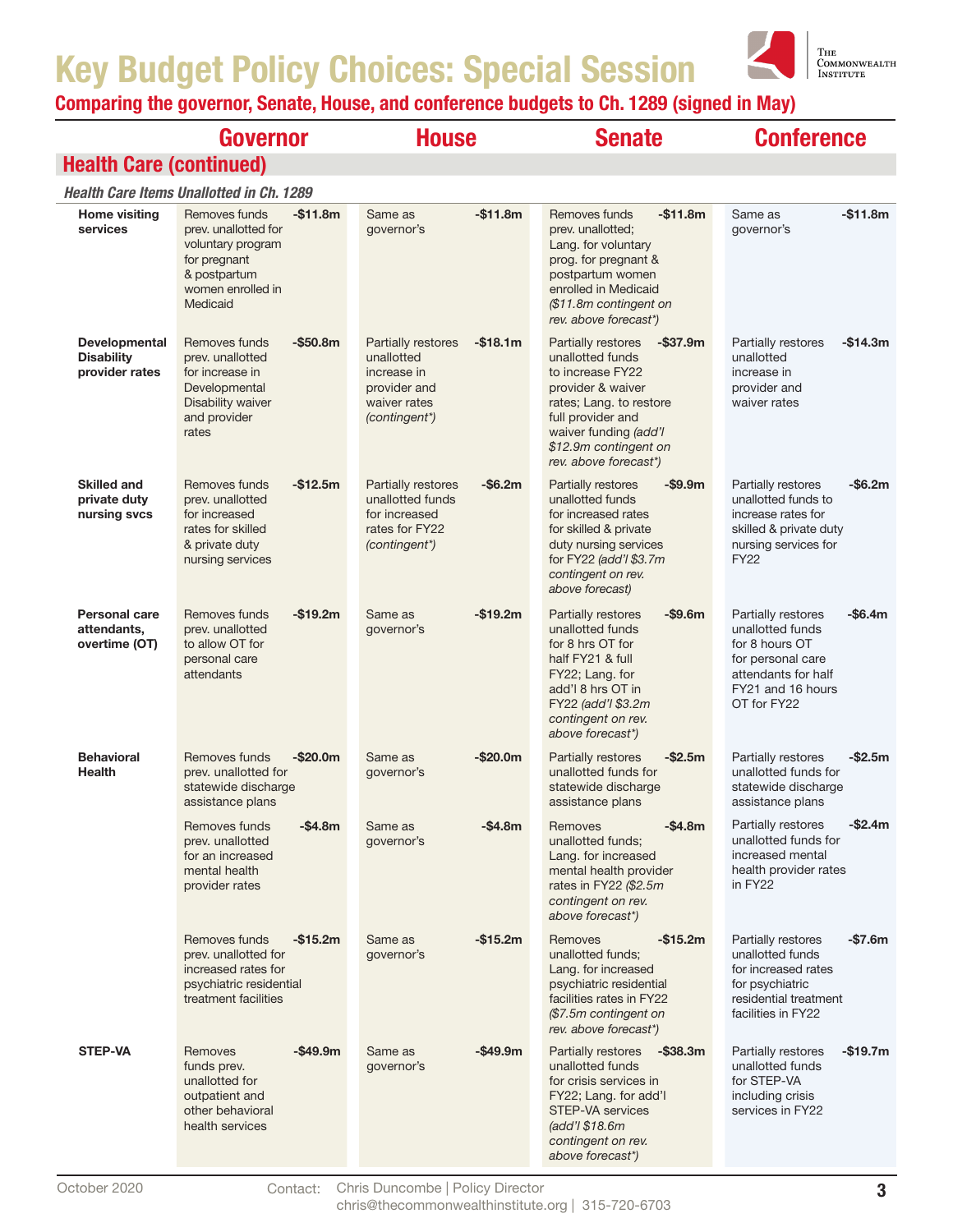

|                                                             | Governor                                                                                                                      | <b>House</b>                                                                                              | <b>Senate</b>                                                                                                                    | <b>Conference</b>                                                                                                           |
|-------------------------------------------------------------|-------------------------------------------------------------------------------------------------------------------------------|-----------------------------------------------------------------------------------------------------------|----------------------------------------------------------------------------------------------------------------------------------|-----------------------------------------------------------------------------------------------------------------------------|
|                                                             | <b>Early Childhood &amp; K-12 Education</b>                                                                                   |                                                                                                           |                                                                                                                                  |                                                                                                                             |
| <b>Federal Aid &amp; COVID-19 Response</b>                  |                                                                                                                               |                                                                                                           |                                                                                                                                  |                                                                                                                             |
| <b>CARES Act</b><br>CRF for K12                             | Allocates \$221m from<br>CARES CRF (\$175/student)<br>for school reopening costs<br>(announced Oct. 8)                        | Allocates \$200m from<br>CARES CRF (\$159/student)<br>for school reopening costs                          | Allocates \$200m from<br>CARES CRF (\$159/student)<br>for school reopening costs                                                 | Allocates \$221m from<br>CARES CRF (\$175/student)<br>for school reopening costs                                            |
| <b>CARES Act</b><br><b>CRF</b> for child<br>care            | Not included                                                                                                                  | Allocates \$77m from<br>CARES CRF for child care<br>stabilization fund                                    | Allocates \$20m from<br>CARES CRF for child care<br>stabilization grants                                                         | Allocates \$77m from<br>CARES CRF for child care<br>stabilization fund                                                      |
| <b>Enrollment</b>                                           | Language not included                                                                                                         | Language in budget delays<br>Jan. enrollment adjustment                                                   | Language not included                                                                                                            | Language in budget delays<br>Jan. enrollment adjustment                                                                     |
| <b>Sales Tax</b>                                            |                                                                                                                               |                                                                                                           |                                                                                                                                  |                                                                                                                             |
| Sales tax rev.<br>for K-12                                  | Reduces direct aid to school<br>div. by \$188.9m GF (FY21<br>& FY22) due to downward<br>revision of sales tax rev.            | Fills sales tax decrease in<br>FY21 with \$95.2m in NGF<br>from gray machines, leaves<br>decrease in FY22 | Fills sales tax decrease in<br>FY21 with \$95.2m in NGF<br>from gray machines, leaves<br>decrease in FY22                        | Fills sales tax decrease in<br>FY21 with \$95.2m in NGF<br>from gray machines, leaves<br>decrease in FY22                   |
| K-12 Items Unallotted in Ch. 1289                           |                                                                                                                               |                                                                                                           |                                                                                                                                  |                                                                                                                             |
| Salary,<br>SOQ-funded<br>teachers and<br>school staff       | Removes funds<br>$-$ \$287.2m<br>prev. unallotted<br>for 2% salary<br>increase in FY21<br>& FY22 for SOQ<br>teachers & staff  | -\$287.2m<br>Same as<br>governor's                                                                        | $-$ \$287.2m<br>Removes<br>unallotted funds;<br>Lang. for 2% bonus<br>in FY22 (\$83m<br>contingent rev.<br>above forecast*)      | $-$ \$287.2m<br>Removes<br>unallotted funds:<br>Lang. for gov. to<br>propose salary increase<br>in FY22, if rev. sufficient |
| <b>VPI</b>                                                  | $-$ \$83.5m<br>Removes funds<br>prev. unallotted<br>to expand pre-k<br>access for 3 &<br>4 yr old children<br>through VPI     | $-$ \$83.5m<br>Same as<br>governor's                                                                      | Removes<br>$-$ \$83.5m<br>unallotted funds;<br>Lang. for partial<br>restoration (\$48m<br>contingent on rev.<br>above forecast*) | Partially restores<br>$-$ \$46.2m<br>unallotted VPI funds<br>for expanding early<br>education access in<br><b>FY22</b>      |
| <b>At-Risk Add-On</b>                                       | $-$61.3m$<br>Removes funds<br>prev. unallotted<br>to increase Va's<br>supplement for<br>students from low-<br>income families | $-$61.3m$<br>Same as<br>governor's                                                                        | $-$ \$61.3m<br>Removes<br>unallotted funds;<br>Lang. for partial<br>restoration (\$35m<br>contingent on rev.<br>above forecast*) | -\$26.2m<br>Restores<br>unallotted funds<br>for At-Risk Add-on<br>in FY22                                                   |
| Cost of<br>Competing<br><b>Adjustment</b>                   | $-$19.5m$<br>Removes<br>unallotted cost of<br>competing adjust. for<br>support staff in Northern<br>Va. & adjacent districts  | Same as<br>-\$19.5m<br>governor's                                                                         | $-$19.5m$<br>Same as<br>governor's                                                                                               | Same as<br>-\$19.5m<br>governor's                                                                                           |
| <b>School meals</b>                                         | Removes<br>$-$10.6m$<br>unallotted assist.<br>for reducing or<br>eliminating cost of<br>reduced price meals                   | -\$4.0m<br><b>Partially restores</b><br>funds prev.<br>unallotted<br>(contingent*)                        | Same as<br>$-$10.6m$<br>governor's                                                                                               | Partially restores<br>-\$4.0m<br>unallotted funds in<br>FY21 and FY22                                                       |
| <b>Enrollment loss</b>                                      | Removes funds<br>$-$4.6m$<br>prev. unallotted<br>for school div. w/<br>projected enroll. loss                                 | -\$4.6m<br>Same as<br>governor's                                                                          | $-$4.6m$<br>Same as<br>governor's                                                                                                | Same as<br>-\$4.6m<br>governor's                                                                                            |
| <b>Hold harmless</b>                                        | $-$3.7m$<br>Removes funds<br>prev. unallotted to<br>ensure all div. are<br>funded at FY20<br>levels                           | $-$ \$3.7m<br>Language in<br>budget delays Jan.<br>enrollment adj.                                        | $-$ \$3.7m<br>Same as<br>governor's                                                                                              | -\$3.7m<br>Language in<br>budget delays Jan.<br>enrollment adj.                                                             |
| <b>African</b><br>American<br>history & Civil<br>War Museum | Restores unallotted<br>resources for African<br>American history education<br>and U.S. Civil War history                      | Same as<br>governor's                                                                                     | Same as<br>governor's                                                                                                            | Same as<br>governor's                                                                                                       |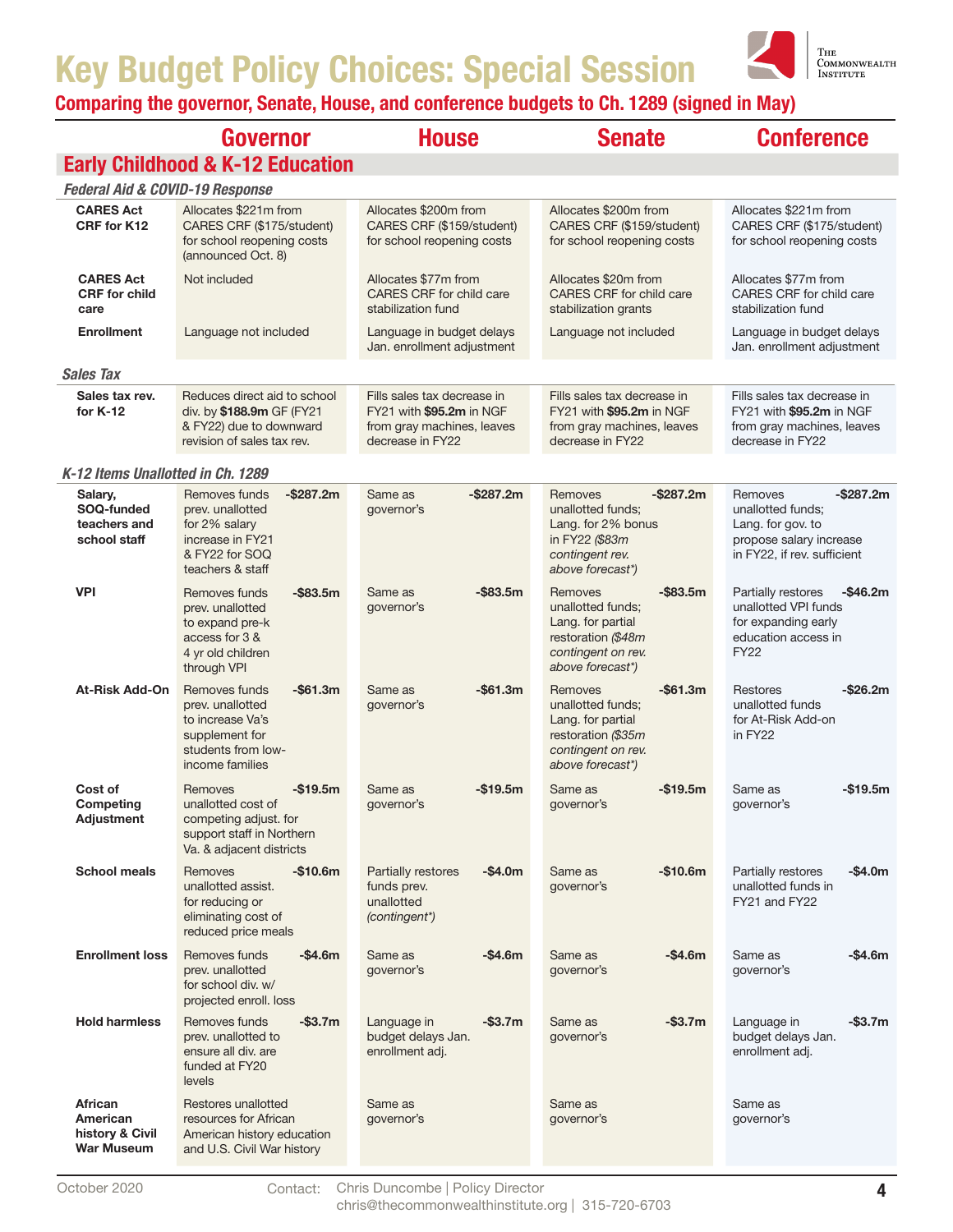

|                                                                                     | <b>Governor</b>                                                                                                                                                             | <b>House</b>                                                                                                                                  | <b>Senate</b>                                                                 | <b>Conference</b>                                                                                                                             |
|-------------------------------------------------------------------------------------|-----------------------------------------------------------------------------------------------------------------------------------------------------------------------------|-----------------------------------------------------------------------------------------------------------------------------------------------|-------------------------------------------------------------------------------|-----------------------------------------------------------------------------------------------------------------------------------------------|
| <b>Higher Education</b>                                                             |                                                                                                                                                                             |                                                                                                                                               |                                                                               |                                                                                                                                               |
| <b>Federal Aid &amp; COVID-19 Response</b>                                          |                                                                                                                                                                             |                                                                                                                                               |                                                                               |                                                                                                                                               |
| <b>CARES Act</b><br><b>CRF</b>                                                      | Not included                                                                                                                                                                | Provides \$119m to higher<br>ed institutions                                                                                                  | Provides \$65m to higher<br>ed institutions                                   | Provides \$120m to higher<br>ed institutions                                                                                                  |
| <b>Flexible funding</b>                                                             | Not included                                                                                                                                                                | Allocates flexible<br>\$80.0m<br>funding that<br>institutions may use<br>for operations, fin.<br>aid or other COVID-<br>related costs in FY21 | Not included                                                                  | Allocates flexible<br>\$60.0m<br>funding that<br>institutions may use<br>for operations, fin.<br>aid or other COVID-<br>related costs in FY21 |
|                                                                                     | <b>Unallotted Higher Ed Items in Ch. 1289</b>                                                                                                                               |                                                                                                                                               |                                                                               |                                                                                                                                               |
| <b>Tuition</b><br>moderation                                                        | Removes funds<br>$-$79.8m$<br>prev. unallotted for<br>in-state undergrad.<br>affordability at<br>public inst. that<br>meet tuition freeze<br>requirements                   | $-$79.8m$<br>Same as<br>governor's                                                                                                            | $-$79.8m$<br>Same as<br>governor's                                            | Same as<br>-\$79.8m<br>governor's                                                                                                             |
| G3 program                                                                          | Removes funds<br>$-$71.0m$<br>prev. unallotted for<br>G3 program, which<br>provides tuition assist.<br>for low- & moderate-<br>income students who<br>meet certain criteria | $-$71.0m$<br>Same as<br>governor's                                                                                                            | Same as<br>$-$71.0m$<br>governor's                                            | Same as<br>$-$71.0m$<br>governor's                                                                                                            |
| Undergraduate<br>need-based<br>financial aid                                        | $-$60.6m$<br>Removes funds<br>prev. unallotted<br>for need-based<br>financial aid                                                                                           | $-$ \$60.6m<br>Same as<br>governor's                                                                                                          | $-$60.6m$<br>Same as<br>governor's                                            | Same as<br>-\$60.6m<br>governor's                                                                                                             |
| <b>Address funding</b><br>disparities at<br><b>GMU and ODU</b>                      | Removes funds<br>$-$ \$44.0m<br>prev. unallotted to<br>address funding<br>disparities                                                                                       | Enhanced flexible<br>$-$44.0m$<br>fund allocations<br>(see above)                                                                             | Partially restores<br>$-$10.0m$<br>unallotted funds to<br>address disparities | Partially restores<br>$-$10.0m$<br>unallotted funds in<br>FY21 and FY22                                                                       |
| Virginia College<br><b>Affordability</b><br>Network (Va. &<br><b>Norfolk State)</b> | <b>Restores</b><br>$-$9.7m$<br>unallotted funds<br>in FY21; removes<br>unallotted funds<br>in FY22                                                                          | $-$ \$9.7m<br>Same as<br>governor's                                                                                                           | $-$ \$9.7m<br>Same as<br>governor's                                           | $-$ \$9.7m<br>Same as<br>governor's                                                                                                           |
| Tuition<br>assistance grant<br>program                                              | Removes funds<br>$-$12.0m$<br>prev. unallotted<br>for TAG program                                                                                                           | $-$12.0m$<br>Same as<br>governor's                                                                                                            | $-$12.0m$<br>Same as<br>governor's                                            | $-$12.0m$<br>Same as<br>governor's                                                                                                            |
| <b>Information</b><br>technology &<br>data center (Va.<br>& Norfolk State)          | $-$2.6m$<br><b>Restores</b><br>unallotted funds<br>in FY21; removes<br>unallotted funds<br>in FY22                                                                          | $-$2.6m$<br>Same as<br>governor's                                                                                                             | $-$2.6m$<br>Same as<br>governor's                                             | $-$2.6m$<br>Same as<br>governor's                                                                                                             |
| Graduate<br>financial aid                                                           | $-$2.1m$<br>Removes funds<br>prev. unallotted<br>for add'l financial<br>assistance                                                                                          | $-$2.1m$<br>Same as<br>governor's                                                                                                             | $-$2.1m$<br>Same as<br>governor's                                             | $-$ \$2.1m<br>Same as<br>governor's                                                                                                           |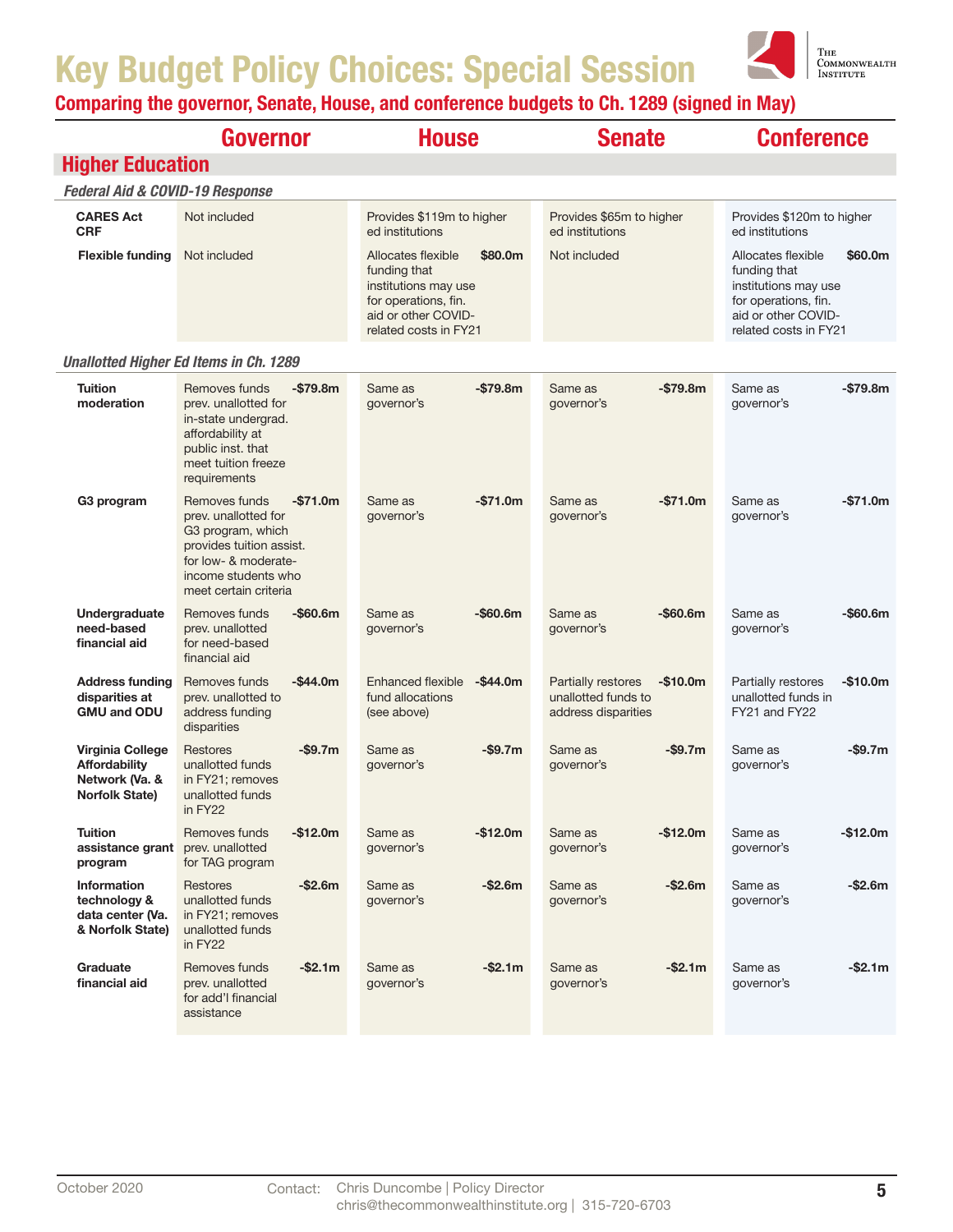

|                                                                | Governor                                                                                                      | <b>House</b>                                                                                                                                                                                                    | <b>Senate</b>                                                                                                                                                                                                                                         | <b>Conference</b>                                                                                                                                                                                                                                                                                            |
|----------------------------------------------------------------|---------------------------------------------------------------------------------------------------------------|-----------------------------------------------------------------------------------------------------------------------------------------------------------------------------------------------------------------|-------------------------------------------------------------------------------------------------------------------------------------------------------------------------------------------------------------------------------------------------------|--------------------------------------------------------------------------------------------------------------------------------------------------------------------------------------------------------------------------------------------------------------------------------------------------------------|
| <b>Social Services</b>                                         |                                                                                                               |                                                                                                                                                                                                                 |                                                                                                                                                                                                                                                       |                                                                                                                                                                                                                                                                                                              |
| Prevention<br>services                                         | $-$ \$29.9m<br>Removes<br>unallotted funding<br>for local Dept.<br>of Soc. Services<br>prevention<br>services | $-$ \$29.9m<br>Same as<br>governor's                                                                                                                                                                            | $-$ \$29.9m<br>Removes<br>unallotted local<br>prevention funding;<br>Lang. for partial<br>restoration (\$17.4m<br>contingent on rev.<br>above forecast)                                                                                               | Partially restores<br>$-$ \$21.2m<br>unallotted local<br>prevention funding<br>for FY22                                                                                                                                                                                                                      |
| <b>TANF</b>                                                    | $-$2.3m$<br>Removes funds<br>prev. unallotted to<br>increase TANF-<br>UP benefits and<br>income eligibility   | $-$2.3m$<br>Same as<br>governor's                                                                                                                                                                               | Partially restores<br>$-$0.6m$<br>unallotted funds<br>for TANF-UP,<br>providing increase<br>starting 1/1/2021                                                                                                                                         | Partially restores<br>$-$0.6m$<br>unallotted funds<br>for TANF-UP.<br>providing increase<br>starting 1/1/2021                                                                                                                                                                                                |
|                                                                | Not included                                                                                                  | Not included                                                                                                                                                                                                    | Provides \$2.5m in add'l<br>TANF funds to nonprofits                                                                                                                                                                                                  | Provides \$3.5m in add'l<br>TANF funds to nonprofits                                                                                                                                                                                                                                                         |
| <b>Allocation of</b><br><b>CARES Act</b><br><b>CRF</b>         | Provides food security<br>using CARES CRF (\$3.9m<br>using flexible authority)                                | Provides support for Va.<br>Fed. of Food Banks (\$7.0m)<br>and other food security<br>(\$3.9m) using CARES CRF                                                                                                  | Same as<br>governor's                                                                                                                                                                                                                                 | Provides support for Va.<br>Fed. of Food Banks (\$7.0m)<br>and other food security<br>(\$3.9m) using CARES CRF                                                                                                                                                                                               |
| <b>Compensation</b>                                            |                                                                                                               |                                                                                                                                                                                                                 |                                                                                                                                                                                                                                                       |                                                                                                                                                                                                                                                                                                              |
| <b>Public school</b><br>teachers &<br>staff pay                | Removes funds<br>$-$ \$287.2m<br>prev. unallotted for<br>raises for teacher<br>and school staff               | $-$287.2m$<br>Same as<br>governor's                                                                                                                                                                             | $-$287.2m$<br>Removes<br>unallotted<br>funds; Lang. for<br>2% bonus in FY22 for<br>SOQ teachers & staff<br>(\$82.6m contingent on<br>rev above forecast*)                                                                                             | -\$287.2m<br>Removes<br>unallotted funds<br>for teachers and<br>school staff raises;<br>Lang. for gov. to<br>propose salary<br>incentive increase<br>in FY22 for SOQ<br>teachers & staff, if rev.<br>sufficient                                                                                              |
| <b>State and</b><br>state-<br>supported local<br>employees pay | Removes funds<br>$-$264.9m$<br>prev. unallotted<br>for bonuses and<br>raises                                  | $-$167.1m$<br>Removes<br>unallotted<br>funds: Provides<br>bonus in FY22 for FT<br>state empl. (\$1,500),<br>adjunct faculty<br>(\$750) & some state-<br>supported locals<br>(1.5% base salary)<br>(contingent*) | Removes<br>$-$ \$246.4m<br>unallotted funds:<br>Provides \$500 bonus<br>in FY21 for sworn law<br>enforcement. Lang.<br>for 2% bonus in FY22<br>for state employees<br>and state-supported<br>locals (\$86.8m<br>contingent on rev.<br>above forecast) | $-$ \$253.9m<br>Removes<br>unallotted funds:<br>Provides bonus in<br>FY22 for FT state<br>employees (\$1,500),<br>adjunct faculty (\$750),<br>& some state-supported<br>locals (1.5% base<br>salary) (contingent, not<br>appropriated); Provides<br>\$500 bonus in FY21<br>for some sworn law<br>enforcement |
| Other                                                          | $-$51.2m$<br>Removes funds<br>prev. unallotted<br>for other comp.<br>actions                                  | $-$51.2m$<br>Same as<br>governor's                                                                                                                                                                              | $-$51.2m$<br>Same as<br>governor's                                                                                                                                                                                                                    | -\$51.2m<br>Same as<br>governor's                                                                                                                                                                                                                                                                            |
| State employee<br>health<br>insurance                          | Not included                                                                                                  | Reduces increase -\$20.7m<br>to state employee<br>health insurance<br>program in FY22                                                                                                                           | Reduces increase -\$20.6m<br>to state employee<br>health insurance<br>program in FY22                                                                                                                                                                 | Reduces increase<br>$-$ \$20.6m<br>to state employee<br>health insurance<br>program in FY22                                                                                                                                                                                                                  |
|                                                                | Not included                                                                                                  | Captures savings<br>$-$46.1m$<br>from insurance<br>premium holiday                                                                                                                                              | Not included                                                                                                                                                                                                                                          | Captures savings<br>$-$46.1m$<br>from insurance<br>premium holiday                                                                                                                                                                                                                                           |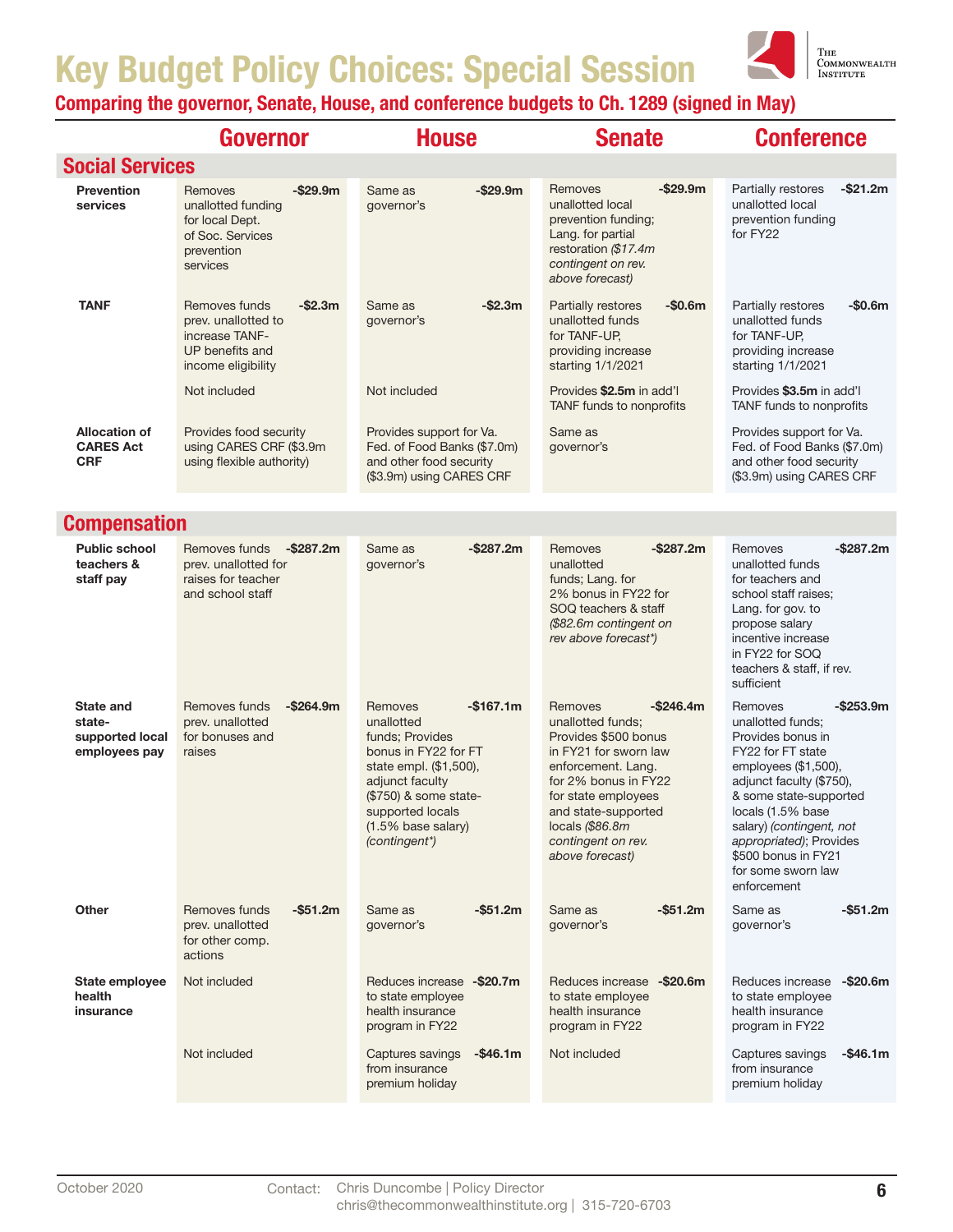

|                                                        | Governor                                                                                                                                              | <b>House</b>                                                                                                                                                                                                | <b>Senate</b>                                                                                                                                                                         | <b>Conference</b>                                                                                                                                                                                                     |  |
|--------------------------------------------------------|-------------------------------------------------------------------------------------------------------------------------------------------------------|-------------------------------------------------------------------------------------------------------------------------------------------------------------------------------------------------------------|---------------------------------------------------------------------------------------------------------------------------------------------------------------------------------------|-----------------------------------------------------------------------------------------------------------------------------------------------------------------------------------------------------------------------|--|
| <b>Other</b>                                           |                                                                                                                                                       |                                                                                                                                                                                                             |                                                                                                                                                                                       |                                                                                                                                                                                                                       |  |
| <b>Housing</b>                                         |                                                                                                                                                       |                                                                                                                                                                                                             |                                                                                                                                                                                       |                                                                                                                                                                                                                       |  |
| <b>Housing Trust</b><br><b>Fund</b>                    | \$25.0 <sub>m</sub><br>Restores<br>unallotted increase<br>$($46m)$ and<br>provides add'l<br>funds for Housing<br><b>Trust Fund</b>                    | \$25.0 <sub>m</sub><br><b>Restores</b><br>unallotted increase<br>(\$46m, of which \$23m is<br>contingent*), designates<br>\$25m for rent/mortgage<br>relief; provides add'l funds<br>for Housing Trust Fund | Same as<br>\$25.0m<br>governor's                                                                                                                                                      | Restores unallotted \$25.0m<br>increase (\$46m) and<br>provides add'I funds for<br>Housing Trust Fund, with<br>\$12.5m dedicated to rent/<br>mortgage relief program.<br>Lang. broadens rules for<br>rent relief fund |  |
| Permanent<br>supportive<br>housing                     | Removes funds<br>$-$ \$25.5m<br>prev. unallotted for<br>increase permanent<br>supportive housing                                                      | $-$ \$25.5m<br>Same as<br>governor's                                                                                                                                                                        | $-$10.5m$<br>Partially restores<br>unallotted funds;<br>Lang. for add'l<br>funding (add'l \$5m<br>contingent on rev.<br>above forecast*)                                              | Partially restores<br>-\$5.5m<br>unallotted increase<br>for permanent<br>supportive housing                                                                                                                           |  |
| <b>Eviction</b><br>defense/<br>diversion               | $-$ \$5.3m<br>Partially restores<br>unallotted funds for<br>eviction prevention/<br>diversion & affordable<br>housing pilots                          | $-$ \$5.3m<br>Same as<br>governor's                                                                                                                                                                         | -\$5.3m<br>Same as<br>governor's                                                                                                                                                      | $-$ \$5.3m<br>Same as<br>governor's                                                                                                                                                                                   |  |
|                                                        | $-$3.0m$<br>Removes<br>unallotted GF for<br>legal aid eviction<br>defense; Provides<br>\$2m from COVID-19<br><b>Relief Fund</b><br>(announced Aug 31) | Partially restores<br>$-$1.0m$<br>unallotted GF for<br>legal aid eviction<br>defense                                                                                                                        | Same as<br>$-$ \$3.0m<br>governor's                                                                                                                                                   | $-$ \$3.0m<br>Same as<br>governor's                                                                                                                                                                                   |  |
|                                                        | Includes limited protections<br>against evictions through<br>Apr 30 if a tenant is<br>following $a \leq 12$ -month<br>payment plan                    | Includes limited protections<br>for some tenants after<br>expiration of CDC protection<br>through end of emergency<br>if following $a \leq 6$ -month<br>payment plan                                        | Includes some protections<br>against eviction through Jan<br>31 and limited protections for<br>some tenants through end<br>of emergency if following a<br>$\leq$ 6-month payment plan | Includes some protections<br>against eviction through Dec<br>31 and limited protections for<br>some tenants through end<br>of emergency if following a<br>$\leq$ 6-month payment plan                                 |  |
| <b>Allocation of</b><br><b>CARES Act</b><br><b>CRF</b> | Not included                                                                                                                                          | Provides utility relief funds<br>from CARES CRF (\$120m)                                                                                                                                                    | Not included                                                                                                                                                                          | Provides utility relief funds<br>from CARES CRF (\$100m)                                                                                                                                                              |  |
|                                                        | Provides funds for<br>mortgage and rental<br>assistance from CARES<br>CRF (\$62m using flexible<br>authority, inc. \$12m<br>announced Oct 7)          | Same as<br>governor's                                                                                                                                                                                       | Same as<br>governor's                                                                                                                                                                 | Same as<br>governor's                                                                                                                                                                                                 |  |
|                                                        | Provides funds for<br>emergency housing from<br>CARES CRF (\$8.8m using<br>flexible authority)                                                        | Provides funds for<br>emergency housing from<br>CARES CRF (\$11.8m)                                                                                                                                         | Same as<br>governor's                                                                                                                                                                 | Provides funds for<br>emergency housing from<br>CARES CRF (\$11.8m)                                                                                                                                                   |  |
| <b>Unemployment Insurance</b>                          |                                                                                                                                                       |                                                                                                                                                                                                             |                                                                                                                                                                                       |                                                                                                                                                                                                                       |  |
| <b>VEC Staffing</b>                                    | Not included                                                                                                                                          | See below                                                                                                                                                                                                   | Provides funding<br>\$0.7m<br>for add'l VEC staff                                                                                                                                     | Requires VEC to dedicate<br>a staffer to responding to<br>legislative inquiries                                                                                                                                       |  |
| <b>Allocation of</b><br><b>CARES Act</b><br><b>CRF</b> | Not included                                                                                                                                          | Provides support for<br>unemployment insurance<br>program using CARES CRF<br>(\$210m)                                                                                                                       | States that gov. may deposit<br>remaining CARES CRF<br>balance into Unemployment<br>Trust Fund if permiss. by law                                                                     | Provides support for<br>unemployment ins. program<br>using CARES CRF (\$210m,<br>plus any unspent money<br>on Dec 18 unless there is a<br>federal extension)                                                          |  |